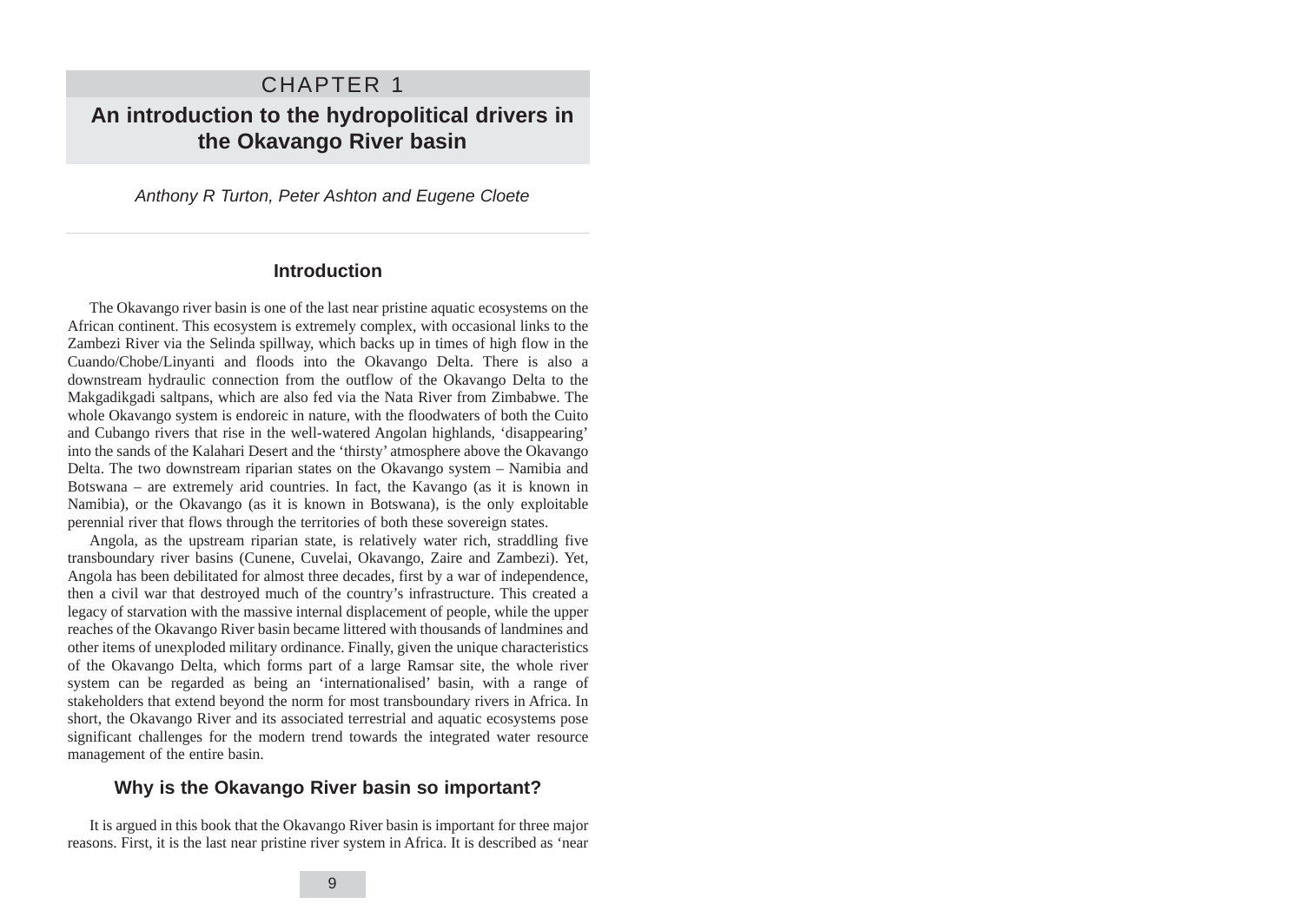# **Map 1**

**The distribution of perennial rivers in Africa**



Note: Sites where disputes over water have occurred are indicated on the map with circles.

#### Turton, Ashton & Cloete

pristine', because it has already been adversely affected during the last four decades by the construction of veterinary fences in the Botswana portion of the catchment (Pearce 1993). These have destroyed the centuries-old seasonal migration paths of plains animals that would move in great numbers from the Kalahari and Namib deserts, and the Makgadikgadi pans, into the Okavango Delta, the Savuti/Chobe/Linyanti complex and the Zambezi basin around the Victoria Falls area. In fact, one of the current features of the lower reaches of the Okavango basin is the large number of elephants, whose population growth is resulting in significant habitat destruction. Further, the Okavango River system is but one component in a complex ecological web of crosscutting linkages, embracing perennial rivers, seasonal wetlands and varying types of desert and semi-desert, with water availability in both spatial and temporal terms being one of the fundamental driving variables. Yet, ecosystems are not only important for plants and animals. They also support human activities and entire economies, and their health is a critically important precondition for political stability, particularly in semi-arid regions.

Secondly, the Okavango River basin is strategically important for all three riparian states. For Angola, the upper reaches are located in an area of relative water abundance that used to be part of the area traditionally controlled by UNITA, one of the belligerents in this country's protracted civil war. In the immediate post-war era, the government of Angola is confronted by the pressing need to relocate large numbers of internally displaced refugees, to demobilise former combatants and integrate them into some form of sustainable economic activity, while generally 'jumpstarting' the economy. The mobilisation of water resources is one of the key elements in developing a sustainable economic future if the threat of a return to civil war is to be averted.

For Namibia, the Kavango River is one of the most important sources of perennial water available in the entire country, together with the four other perennial rivers (Cunene, Cuando/Linyanti/Chobe complex, Zambezi and Orange) that form part of the borders of the country. Ironically, these border rivers are located far from those areas where the need for water is most pressing. Advanced planning envisages a pipeline from the Kavango River at Rundu, linking into the Eastern National Water Carrier at the town of Grootfontein (CSIR 1997; Ashton & Manley 1999; Ashton 2000a; 2000b; 2002). For the government of Namibia, this pipeline is seen as a form of 'insurance policy' that will enable existing (internal) water resources to be used when available, secure in the knowledge that if they fail, the Kavango River would always be there as a reliable backup.

For Botswana, the Okavango Delta supports a key component of the country's growing tourist industry and sustains many thousands of rural inhabitants in a harsh environment that is made habitable only because of the relatively predictable availability of water. In the past, the Okavango Delta was seen as a potential source of supply for mining and industry (UNDP/FAO 1976; Trolldalen 1992; Scudder et al 1993), but the plans have been shelved. After the initial announcement of Namibian plans to build the proposed pipeline, tensions arose that were fuelled largely by irresponsible and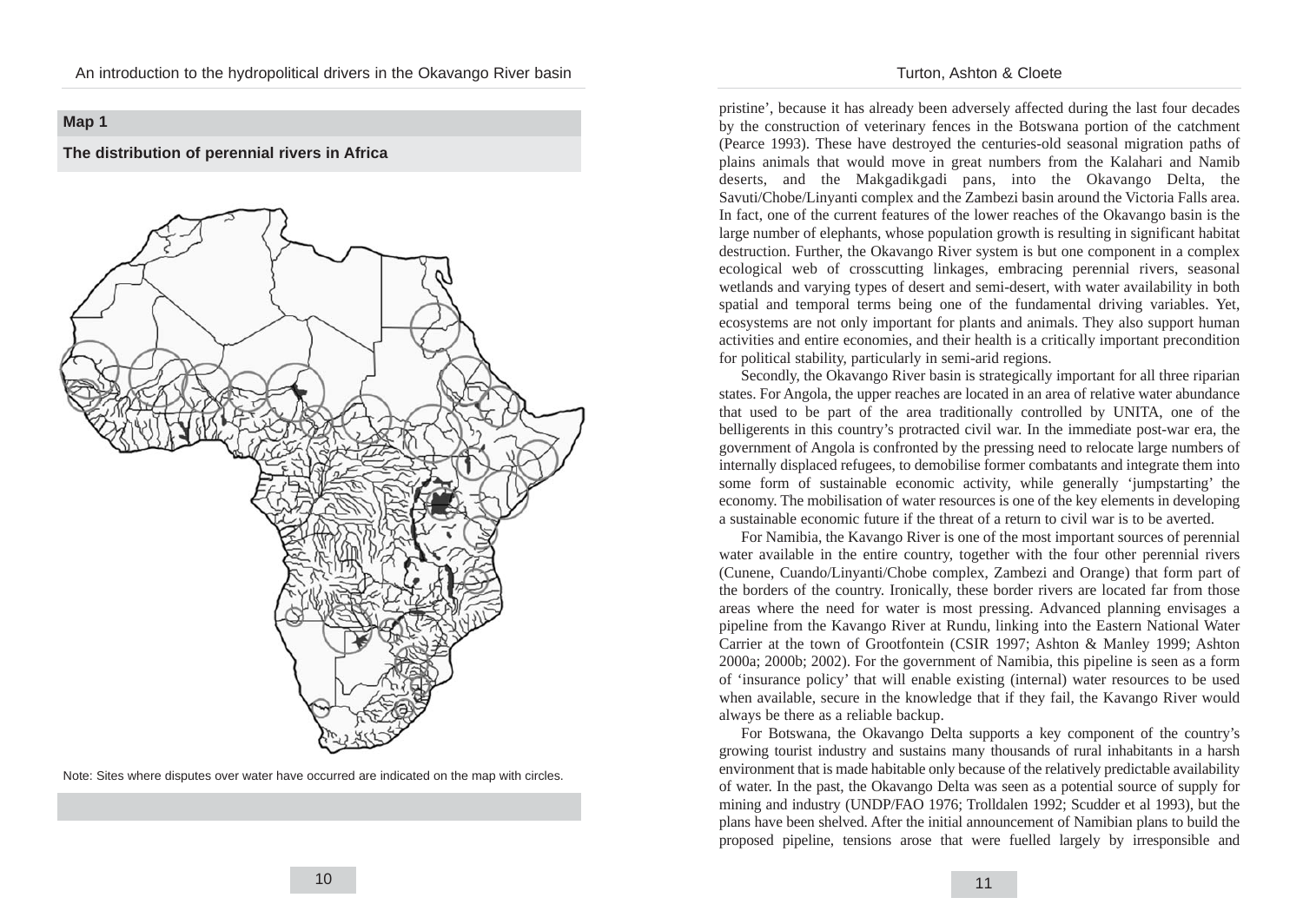inaccurate media reports (Weekly Mail & Guardian 1996a; 1996b; Electronic Mail & Guardian 1997; Ramberg 1997), but these have subsided, at least between the members of the Permanent Okavango River Basin Water Commission (OKACOM) (Treaty 1994). As expected, media rhetoric generally continues to be sensationalist and seldom provides an accurate or balanced reflection of the reality of the situation.

The Okavango River basin presents a classic example of potentially opposing national interests when prioritising strategic concerns over the use of transboundary waters. Central to this is the dominant paradigm that is based on sovereignty as a fundamental component. Significantly, Wolf (2002a) refers to the sensitivity that sovereignty poses in the management of transboundary waters, and supports the notion of coordination rather than integration as was proposed by Turton (1999; 2002a). This consequently serves to highlight one of the central challenges for OKACOM: how to develop policy for the integrated management of the water resources in the Okavango River basin to the mutual benefit of all three riparian states, without the individual states losing their sovereign control over these resources. This is a huge challenge, and one that this book addresses.

Thirdly, the Okavango River basin can be seen as a key component of a Southern African hydropolitical complex (Turton 2001a; 2002b; 2003a; 2003b; 2003c). The logic behind this is based on the broad security complex theory of Buzan (1991:210) and Buzan and others (1998), which Schulz (1995) has refined to apply to river basins where water scarcity becomes linked to the national security aspirations or threat perceptions of the respective riparian states. In this regard, the Southern African hydropolitical complex is said to be centred in the four most economically developed countries in Southern Africa – South Africa, Botswana, Namibia and, to a lesser extent, Zimbabwe (once economically powerful, it has now been reduced to near economic ruin as a result of the emergence of a kleptocratic government model). These countries are all riparians in two pivotal transboundary river basins – the Orange and Limpopo – and also share other international rivers with less developed neighbours – Zambezi, Cunene, Okavango, Incomati, Maputo, Pungué and Save (see Turton 2003c for more details). This proposed hydropolitical complex (Turton 2002b; 2003c) links the four most economically developed countries in the Southern African Development Community (SADC) with seven other less developed states via nine shared transboundary river basins (see figure 1). Planned linkages or transfers of water between transboundary river basins are examples of the interconnected nature of transboundary rivers that are central to the concept of a hydropolitical complex in Southern Africa (Turton 2003a; 2003b; 2003c), among others:

- the mooted Chobe/Vaal water project (Borchert & Kemp 1985; Borchert 1987; Trolldalen 1992:138);
- the Senqu linkage with the Vaal/Orange (Ninham Shand 1956; Young 1961; Carter 1965; James 1980; Blanchon 2001);
- the mooted Zambezi/Vaal connection that involved parts of the Okavango basin (Midgley 1987:15; Scudder et al 1993:263);

### **Figure 1**

**The Southern African hydropolitical complex as encapsulated in the first hypothesis**



 $PS =$  pivotal state  $IS =$  impacted state  $SC =$  special case

Source: Turton, 2002b; 2003c

• the mooted Zambezi/Limpopo linkage (Heyns 2002:167); and

• the mooted Congo/Zambezi/Okavango linkage (Heyns 2002:166).

The significance of this hypothetical condition is profound. If a hydropolitical complex does in fact exist in the SADC region, then the way that transboundary rivers are managed becomes a strategic regional concern if peace is to be a lasting condition. In fact, it can be argued, that the New Partnership for Africa's Development (NEPAD) will likely fail if transboundary waters are not effectively managed. This rather bold statement is based, in the first place, on the fact that NEPAD is about poverty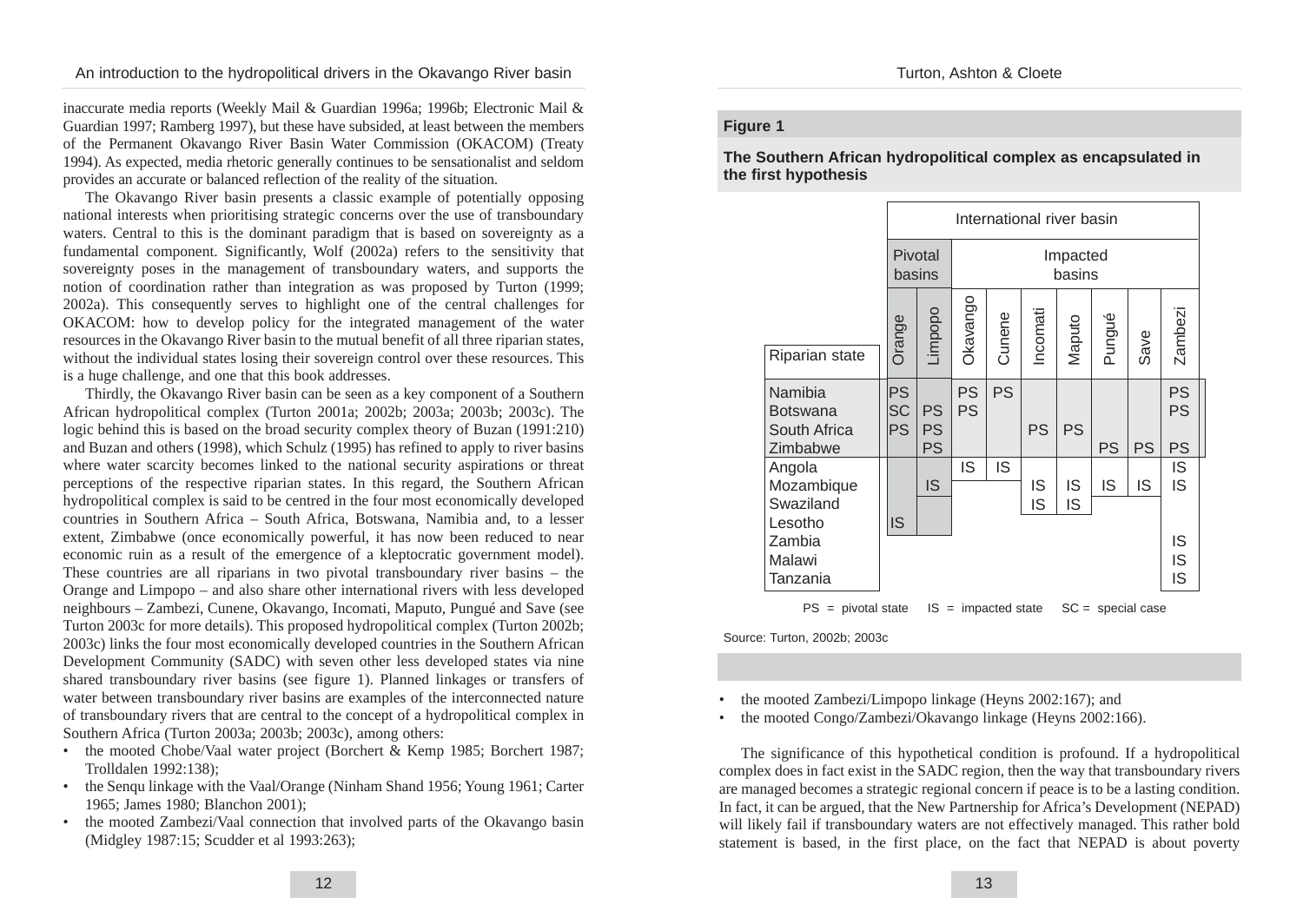alleviation. One of the core indicators of poverty is the lack of access to safe drinking water and basic sanitation, a condition that exists in most of the Okavango River basin and elsewhere in Southern Africa. Secondly, NEPAD is about economic development and sustained growth. It can be argued that this noble ideal simply cannot be realised if water supply is not secured to the extent that agriculture and industry can thrive, and new investments can be attracted to the SADC region. Why would any foreign investor consider investing capital in a region that has a history of political instability, and lacks the basic hydraulic infrastructure on which to develop future economic prosperity? Thirdly, NEPAD is about good governance. It can be argued that there is no better way to cultivate good governance than in the management of shared water resources, because water is ultimately basic to all human existence. In fact, the management of shared water resources via *waterschappen* (loosely translated as 'water cooperatives' for the management of flooding) became the very foundation on which democracy grew in the Netherlands.

The management of transboundary rivers such as the Okavango is a critical component of the future economic security of the respective riparian states. It can be argued that this aspect alone, given the unusually large number of transboundary rivers that occur in the SADC region, can become one of the foundations of the subsequent functional integration of SADC. This could occur in much the same way that the modern-day European Union (EU) evolved over time from the smaller European Economic Community, the European Atomic Energy Community (or Euratom) and the European Coal and Steel Community. Seen in this light, the management of transboundary waters in Southern Africa holds the key to either a political culture of cooperation, or one of conflict. The Okavango River basin can therefore be regarded as ideal material for a classic case study of the need to avoid conflict and promote cooperation if lasting peace with sustained economic growth and satisfactory human development is to become the norm in future.

# **Origin and purpose of this book**

During the Second World Water Forum held in The Hague in 2000, one of the issues that were raised as pressing needs was the management of transboundary rivers. Driving this need was the then dominant 'water wars thesis' that saw violent conflict becoming the norm in water scarce parts of the world in the near future (Solomon & Turton 2000). Green Cross International, a non-governmental organisation (NGO) with a strong environmental security agenda, led the way by hosting the National Sovereignty Panel (Curtin 2001; Turton 2001b; Heinzen 2001) where it launched two reports on *National sovereignty and international watercourses* (Green Cross International 2000a) and *Water for peace in the Middle East and Southern Africa* (Green Cross International 2000b). The National Sovereignty Panel, consisting of Mikhail Gorbachev (chairperson and former president of the Soviet Union), Sir Ketumile Masire (former president of Botswana), Fidel Ramos (former president of the Philippines) and Ingvar Carlsson (former prime minister of Sweden), laid the foundation for the *Water for peace* programme.

Concurrently, Wolf's work at Oregon State University on the transboundary freshwater dispute database provided empirical evidence that water resource management tends to be a catalyst for peace rather than conflict. This has subsequently led to the emergence of a new school of hydropolitical thought (Wolf 2002a; Turton & Henwood 2002) that seeks to focus on understanding the fundamental drivers of potential conflict in order to mitigate such conflict and stimulate cooperation. This has led, among others, to the establishment of the Universities Partnership for Transboundary Waters that seeks to develop knowledge and textbook material for use in future training and research programmes.

Green Cross International provided funding via the Department of Development Cooperation of the Royal Dutch Ministry of Foreign Affairs and the Swedish Foreign Ministry to undertake research on the Okavango River basin as part of its *Water for peace* programme, which involves six international river basins (Danube, Jordan, Volta, Okavango, La Plata and Volga). The programme is coordinated by Green Cross International and UNESCO at the Third World Water Forum in Kyoto in 2003. The objective of the *Water for peace* programme is to promote peace in the use of transboundary watercourses by addressing conflicts (and potential conflicts) and fostering cooperation among states and stakeholders. The ultimate goal is to facilitate the integrated management of shared water resources for the benefit of all parties (Green Cross International 2002:5).

This book is a product of the Green Cross International *Water for peace Okavango pilot project* managed by the African Water Issues Research Unit (AWIRU) of the University of Pretoria. It draws upon other like-minded initiatives that have been developed since the Second World Water Forum. The broad objectives of this book are to:

- support OKACOM, as the legitimate intergovernmental agency responsible for the management of the Okavango River basin, in the generation of knowledge that will be useful in the development of alternative policy options;
- foster a healthy relationship between OKACOM and the scientific community, by sensitising the latter to the needs of the former, and by cultivating a professional environment where future research needs can be appropriately articulated, properly coordinated and sustainably funded in a manner that is conducive to the development of appropriate knowledge;
- map the hydropolitical dynamics of the Okavango River basin in sufficient detail so that OKACOM commissioners can understand the basic drivers of potential conflict and be able to avoid it, while cultivating the dynamics of cooperation instead;
- initiate the development of adequate policy for consideration by OKACOM that will suit the needs of the three riparian states as they strive to attain their independent national development objectives, while attempting to reach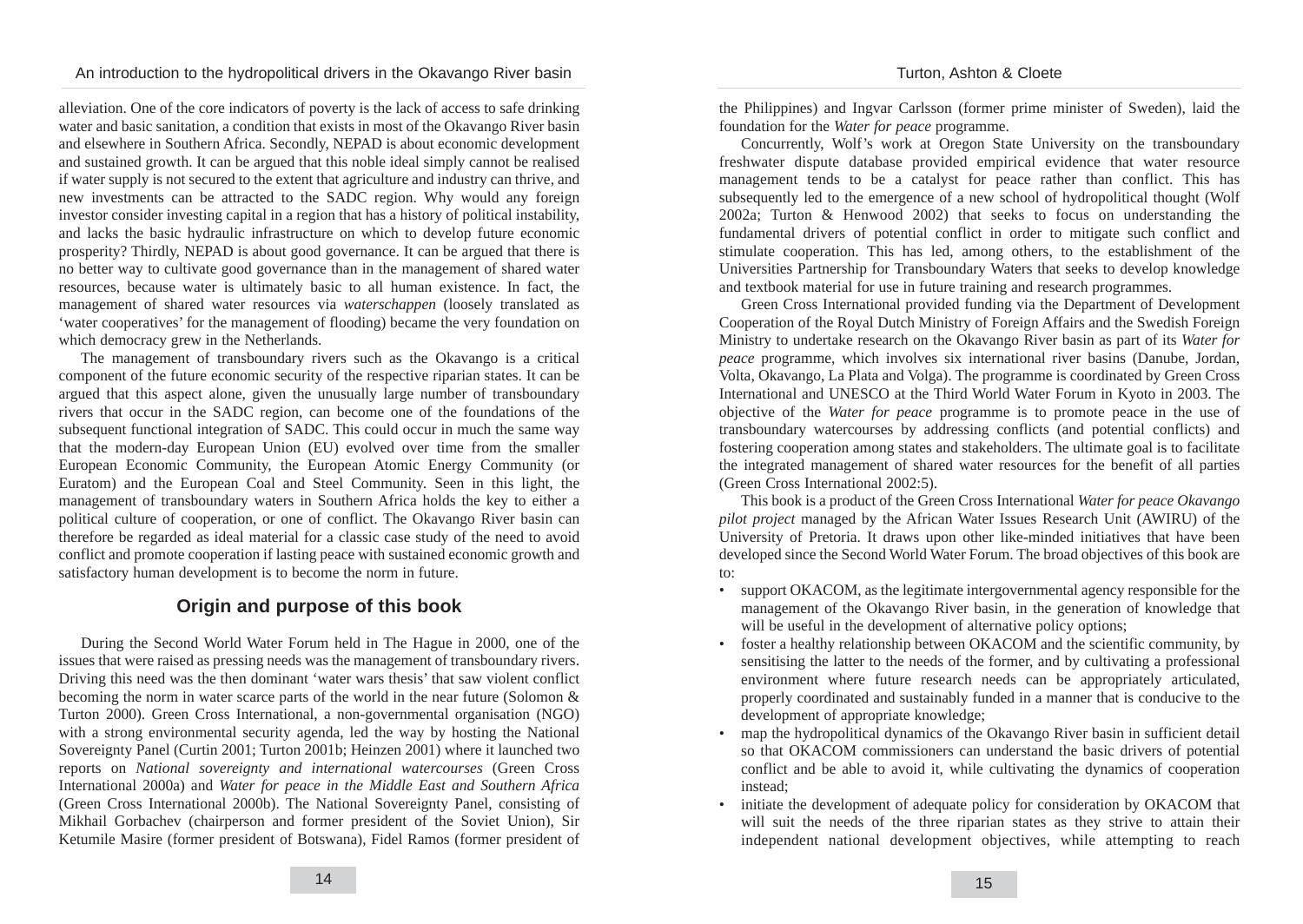convergence around a set of common core values and goals, thus institutionalising the existing cooperative sentiments;

- generate accurate case study material for consideration by riparian states on any of the other 14 international river basins that exist in the SADC region;
- build sustainable capacity, among others, within the SADC Water Sector by generating African literature on African water issues; and
- contribute meaningfully to the changing water management paradigm that is shifting from a rights-based approach towards a more equitable benefits-sharing approach.

Central to the attainment of these objectives are two key initiatives:

- The *Water for peace Okavango pilot project* held a workshop in Maun from 9-11 September 2002. It was funded by both the Dutch and Swedish foreign ministries through Green Cross International and managed by AWIRU. The workshop enabled OKACOM commissioners to meet outside their scheduled OKACOM meetings for the first time, and to present a joint paper on their vision for the future. A number of leading researchers also had the opportunity to present specialist input for consideration by OKACOM. These papers have been edited for publication in this book.
- The European Union currently funds the project on *Water and ecosystem resources in regional development* (WEERD) in the Okavango basin. AWIRU is responsible for the development of a series of policy-related papers for consideration by OKACOM in the WEERD project. These papers will be largely informed by the outcome of the *Water for peace Okavango pilot project*, thereby linking apparently disconnected initiatives into a more sustainable and cohesive endeavour.

# **Hypotheses**

This book is based on three hypotheses, which it seeks to develop. The first hypothesis is related to the existence of a hydropolitical complex in Southern Africa (see figure 1 above). Seen through this conceptual lens, it would be a mistake simply to analyse the actions of the riparian states in the Okavango River basin. These same states are also co-riparians in other transboundary river basins and diplomatic negotiations over one basin can cascade into other basins. For example, the three Okavango riparian states could be potential rivals in issues arising from the Okavango River, but could conceivably form a coalition and thereby increase their negotiating power in deliberations on the future management of the Zambezi River where they are also riparians. The same holds true for the Orange River, where Botswana and Namibia could form a coalition and thereby enhance their joint negotiating position with South Africa and Lesotho in the Orange/Senqu River Commission (ORASECOM) (Treaty 2000). These shifting patterns of potential amity and enmity that would otherwise go undetected, can be analysed in terms of a hydropolitical complex.

The second hypothesis relates to the development of a new definition of hydropolitics that moves away from the existing bias towards water and conflict and focuses instead on cooperation potential (Turton 2002c). Hydropolitics is thus defined as the systematic study of the authoritative allocation of values in society with respect to water (Turton 2002c). This new definition embraces the dynamic aspects of water resource management, while including the elements of scale and range, all highly relevant to the Okavango River basin.

The third hypothesis is based on the empirical work of Wolf (1998; 2002b) and Wolf and Hamner (2000). When interpreted in the broadest sense, their research indicates two critical hydropolitical phenomena that have to be better understood:

- There is a propensity to cooperate rather than to fight over shared water resources.
- The likelihood of violence over water is inversely related to the scale of interaction.

Based on empirical evidence, an individual rather than a country is more likely to use physical violence in seeking recourse to a perceived water injustice. This is particularly relevant in Southern Africa where protracted civil war has been the norm, and where large numbers of weapons and an array of military ordinance are readily available. This evidence also highlights the need to develop viable ways of reintegrating former combatants into the economy and rehabilitating them through the implementation of skills development programmes.

These deductions are interpreted in the third hypothesis (see figure 2). Conflict potential increases dramatically in a non-linear fashion, as the range of potential coping strategies, expressed as the number of viable policy options, tends towards zero. The likelihood that a cooperative spirit will develop increases dramatically in proportion to the available number of viable policy options. In other words, the greater the number of viable policy options, the greater the likelihood of peaceful coexistence and cooperation within a given system.

The third hypothesis thus postulates that the reason for lower levels of conflict potential between countries is related to the wider range of remedies that are available in the international political economy – the so-called 'watershed' versus 'problemshed' scale of analysis (see chapter 11; Allan 1998; 1999; 2000; 2002; Turton 2000). Conversely, the reason for the higher conflict potential when moving closer to the level of the individual is probably related to the limited range of available coping strategies. Consequently, it is hypothesised that the critical element contained in the empirical findings made by Wolf (1998; 2002b) and Wolf and Hamner (2000) is the range of available coping strategies, or stated differently, the range of viable policy options that can be developed. This ties in with the work of Ohlsson (1999), Ohlsson and Turton (1999), Turton and Ohlsson (1999), Turton (2002d; 2002e) and Turton and Warner (2002) that identified 'second-order resources' as the key determinants – the social resources needed to develop a viable range of coping strategies during times of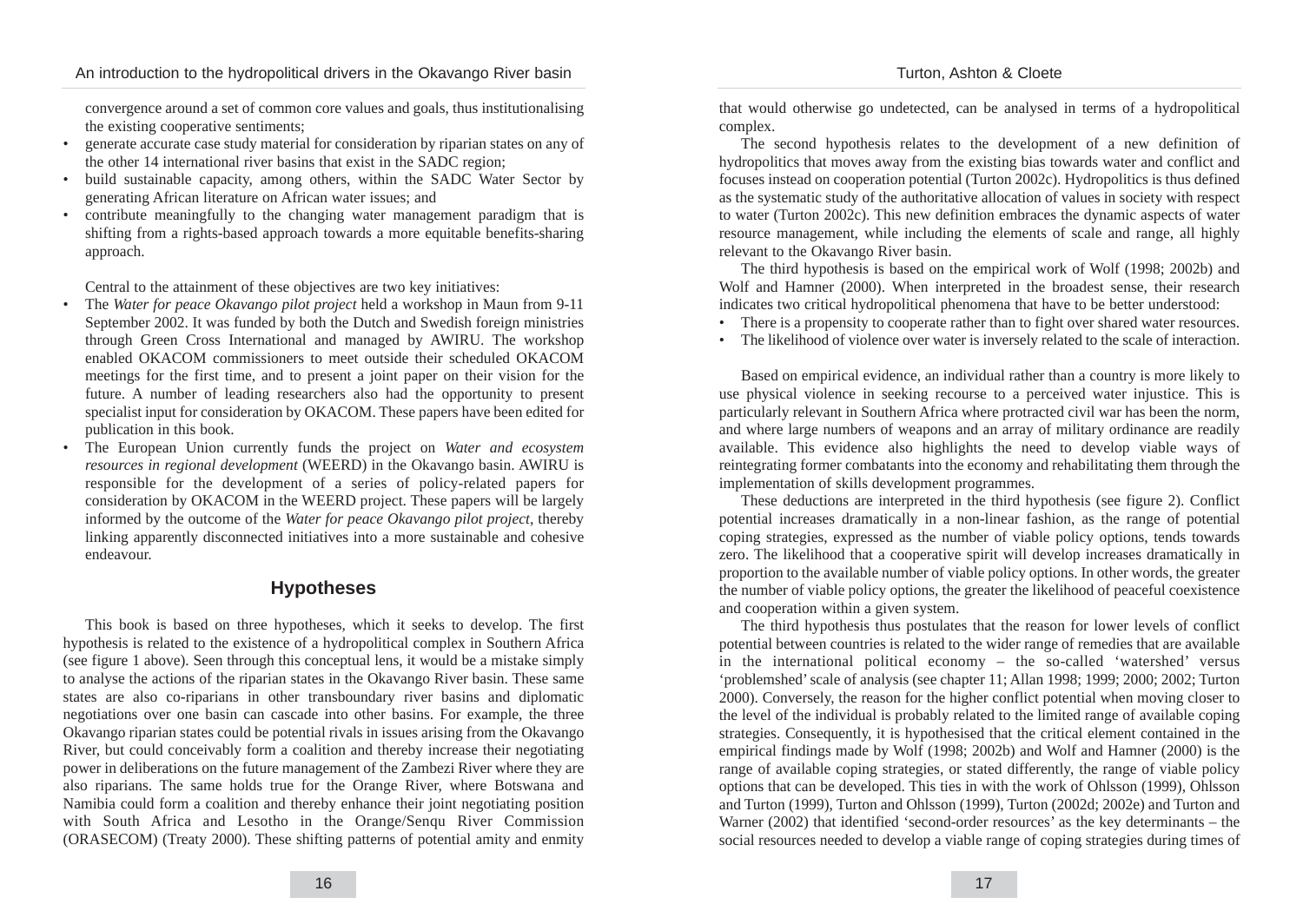#### Turton, Ashton & Cloete

## **Figure 2**

**Relationship between conflict potential and the range of viable policy options in a given transboundary river basin** 



drought or flood, along with the capacity to develop institutions and negotiate compromises. A rational person will only fight over water once all other options have been exhausted, or if this individual perceives that no other options are available.

There are two critical threshold points in policy development that have to be carefully understood in terms of this hypothesis.

The first relates to the management of water resources at the international level, as conflict can potentially arise at this level if there are insufficient viable policy options. This is likely to be the main focal point for organisations such as OKACOM, and will certainly be an important and welcome outcome of the WEERD process. In terms of the third hypothesis, conflict potential is lower at the international level because the respective governments have recourse to a wider range of potentially viable policy options. The dotted line (specifically the one on the right) in figure 2 is thus capable of shifting either to the left or to the right. The ideal is for the dotted line to be as far as possible to the right, where a wide range of viable policy options attenuates any potential conflict. It is possible, however, for the dotted line to be located further to

the left, where the two critical conflict or cooperation threshold points can converge, resulting in acute conflict. In terms of the third hypothesis, acute conflict could potentially occur when a river basin organisation is incapable of generating a wide enough range of viable policy options to accommodate the needs of all the riparian states, thereby allowing conflict to erupt. This is clearly an undesirable condition and should be avoided at all costs.

The second relates to the subnational scale, where a marked increase in conflict potential arises, as the range of viable policy options tends to zero. This is unlikely to be the main focal point of OKACOM deliberations as this occurs at the subnational level and is therefore within the sole competence of the national government concerned. However, OKACOM can play a major role in harmonising policy in order to mitigate against this possible outcome.

These three hypotheses can be used by the reader as a backdrop to the information presented by the different authors. The aim is to achieve a greater degree of conceptual clarity, while contributing to the development of hydropolitics as a scientific discipline, with both explanatory and predictive capabilities.

# **Structure of the book**

This book brings together a variety of specialists, each with a unique writing style. No attempt was made to change the style of presentation, as this represents the individual perspective of each contributor.

However, the reader's attention is drawn to one key issue. The construction of knowledge is a fundamental element in the study of hydropolitics, because this is central to the position taken by respective riparians vis-à-vis specific issues, and the subsequent case that they develop to support this position during negotiations. In the case of the Okavango River basin, perhaps the main difficulty relates to disagreements between stakeholders over the use of scant and often incomplete baseline data on river flows and the extent of inundated area within the Okavango Delta. This situation is not unique to the Okavango system. Indeed, it is a characteristic of almost all African river systems: the available data are often sparse, incomplete or span a very short period of time. However, given the importance attached to the unique Okavango system, this feature has assumed greater importance among stakeholders. There is therefore a strong case to be made for stakeholders to reach agreement on the available baseline data relating to all issues relevant to the future management of the Okavango River basin (see box 1 for details of the extent of variation in the area of the Okavango Delta).

A second, associated problem relates to the fact that some authors may present a case from the perspective of a specific riparian state. If stakeholders disagree with any of the statements made, there is a tendency to dispute the correctness of the numbers used in support of the original argument. This further emphasises the need for stakeholders at all levels to reach agreement on the accuracy or 'acceptability' of the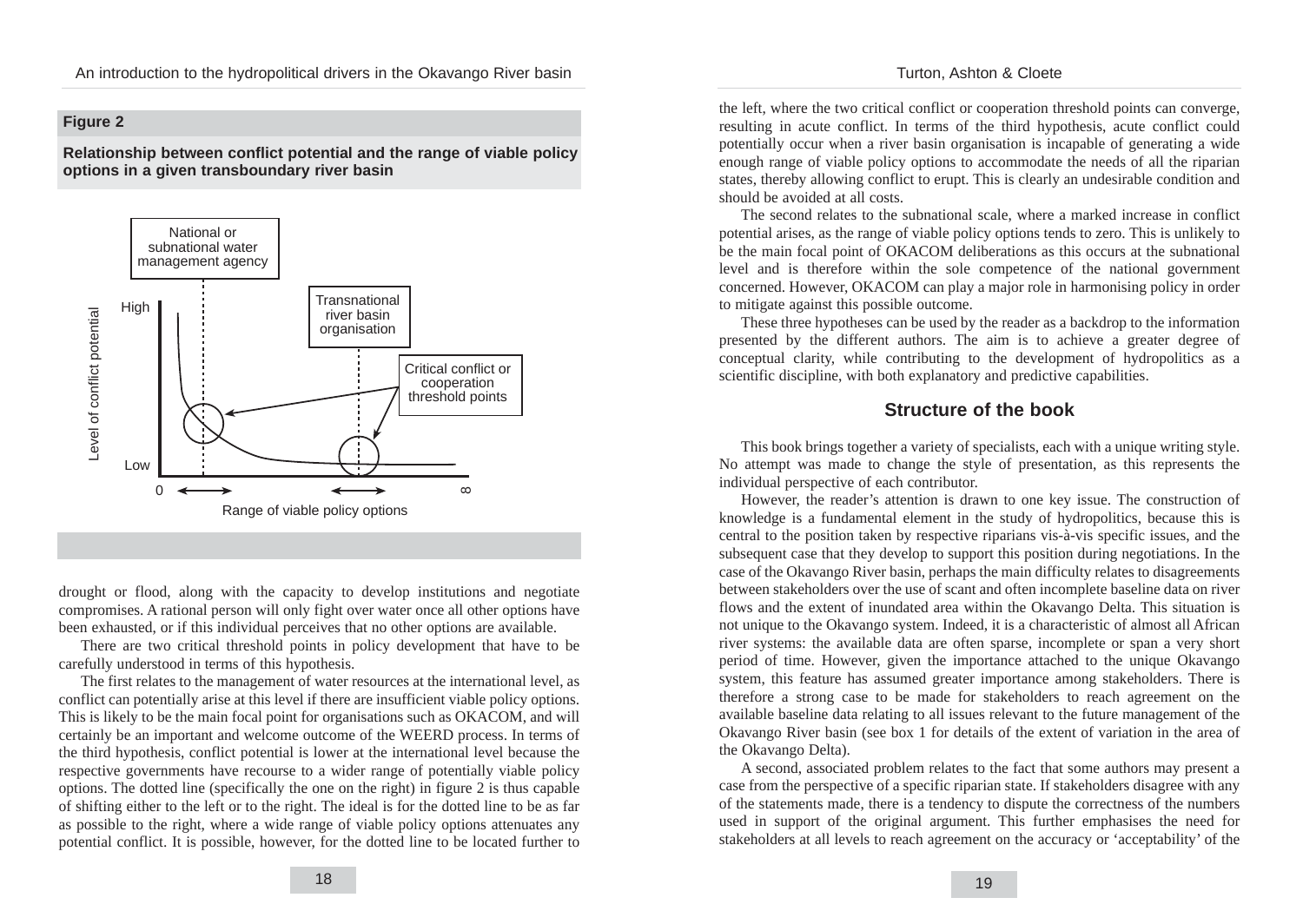## Turton, Ashton & Cloete

### **Box 1**

#### **The extent of the Okavango Delta**

Many reports on the Okavango Delta have used widely different figures to delineate the area and extent of this unique wetland system. This situation has arisen because of the incomplete understanding of the dynamic nature of the Okavango Delta, different opinions on which ecosystem components actually constitute the Okavango Delta system, and differing perspectives held by individual authors. Unfortunately, this confusion hampers efforts to improve the understanding of the Okavango Delta, and constrains the ability to reach consensus on suitable management approaches for the system as a whole.

The area of the Okavango Delta fluctuates between 6,000 and 8,000 km<sup>2</sup> during the dry season to approximately  $15,850$  km<sup>2</sup> during the flood season. Erratic regional rainfalls across the Okavango catchment cause significantly variable river inflows and these, in turn, give rise to the highly variable pattern of flooding in the Okavango Delta. The precise pattern and extent of flooding each year depend on antecedent conditions (extent and duration of previous floods), as well as the timing and duration of rainfalls in the catchment and direct rainfalls onto the Okavango Delta (Wilson & Dincer 1976; McCarthy & Ellery 1998; Ashton & Manley 1999). The rising and falling flood pattern each year also determines the spatial extent of the different ecosystem components within the Okavango Delta (Ellery & McCarthy 1994; Ashton & Manley 1999; Gumbricht et al 2002).

The Okavango River enters Botswana as a single broad river, approximately 200 metres wide and 4 metres deep, which meanders within a broad floodplain (the so-called 'Panhandle') before branching out to form the Okavango Delta. The Okavango Delta consists of a series of permanent river channels, semi-permanent drainage channels, lagoons, islands and floodplains that link up and then separate again during the course of an annual flood. Several habitats can be recognised in the Okavango Delta, including permanent swamps that are permanently flooded, seasonal swamps that are dominated by seasonally flooded grasslands, and over 150,000 islands that vary in size from several metres to tens of kilometres across (Smith 1976; Ellery & Ellery 1997; Gumbricht et al 2002). A number of extensive dryland savannah habitats known as 'sandveld tongues' extend into the Okavango Delta from the surrounding Kalahari and form important terrestrial ecosystem components within the system.

available baseline data. This is highlighted by the fact that, while there is agreement at national level between the respective Departments of Water Affairs in Namibia and Botswana on the 'correctness' or 'accuracy' of the available data for river flow volumes measured at Mohembo, other stakeholders have questioned the validity of the data. Clearly, the responsibility for 'accepting' the validity of the data or deciding that the data is 'acceptable' rests with the respective government department with line function responsibility for custodianship of the water resources in the Okavango Delta.

Another example of this type of problem is the debate about the extent of the Okavango River basin, which is hydraulically part of the Zambezi (at least on the extremely rare occasion of high floods in the Chobe/Linyanti), while the most affected riparian states have agreed among themselves that, for the purposes of management, the Okavango basin consists of three riparian states – Angola, Namibia and Botswana. Thus, the Nata River arises in Zimbabwe, but is not considered to be part of the Okavango River basin, since it only flows into the terminal Makgadikgadi Pan system. This is entirely in accord with accepted scientific approaches, both geographical and hydrological, which consider the Nata and Okavango rivers to be distinct parts of the larger Makgadikgadi system. The intellectual integrity of the authors included in this book is respected by the editors, who are neither actively promoting the dissemination of factually incorrect data, nor responsible for the accuracy of data included in the book. Instead, the data is presented by the respective authors at their own discretion, without input by the editors, who choose to remain impartial. Authors should be able to defend data in subsequent interactions between themselves and other interested scientists, as policy positions are prepared in the near future.

This book has been structured around a core logic involving three sections:

- Section 1 provides an introduction to the hydropolitical dynamics of the Okavango River basin. The intention is to introduce the reader to the range of issues found in the Okavango River basin. Although these issues are all important, some can be regarded as critical drivers. The latter can consequently be considered as independent variables in their own right, whereas others are mediating factors that could act as dependent or interceding variables.
- Section 2 presents detailed conceptual perspectives. These will equip the reader with greater conceptual depth and thus provide an enhanced understanding of the context in which the overall hydropolitical problematique is embedded.
- Section 3 draws these elements together in a conclusion aimed at laying the foundation for further detailed assessment of the hydropolitical complex of the Okavango River basin. It is from these hydropolitical assessments that future policy development will emerge.

*Section 1* consists of seven chapters (including this introduction). The contribution by Peter Ashton and Marian Neal (chapter 2) introduces the reader to a number of strategic issues relevant to the Okavango River basin. In particular, the complexity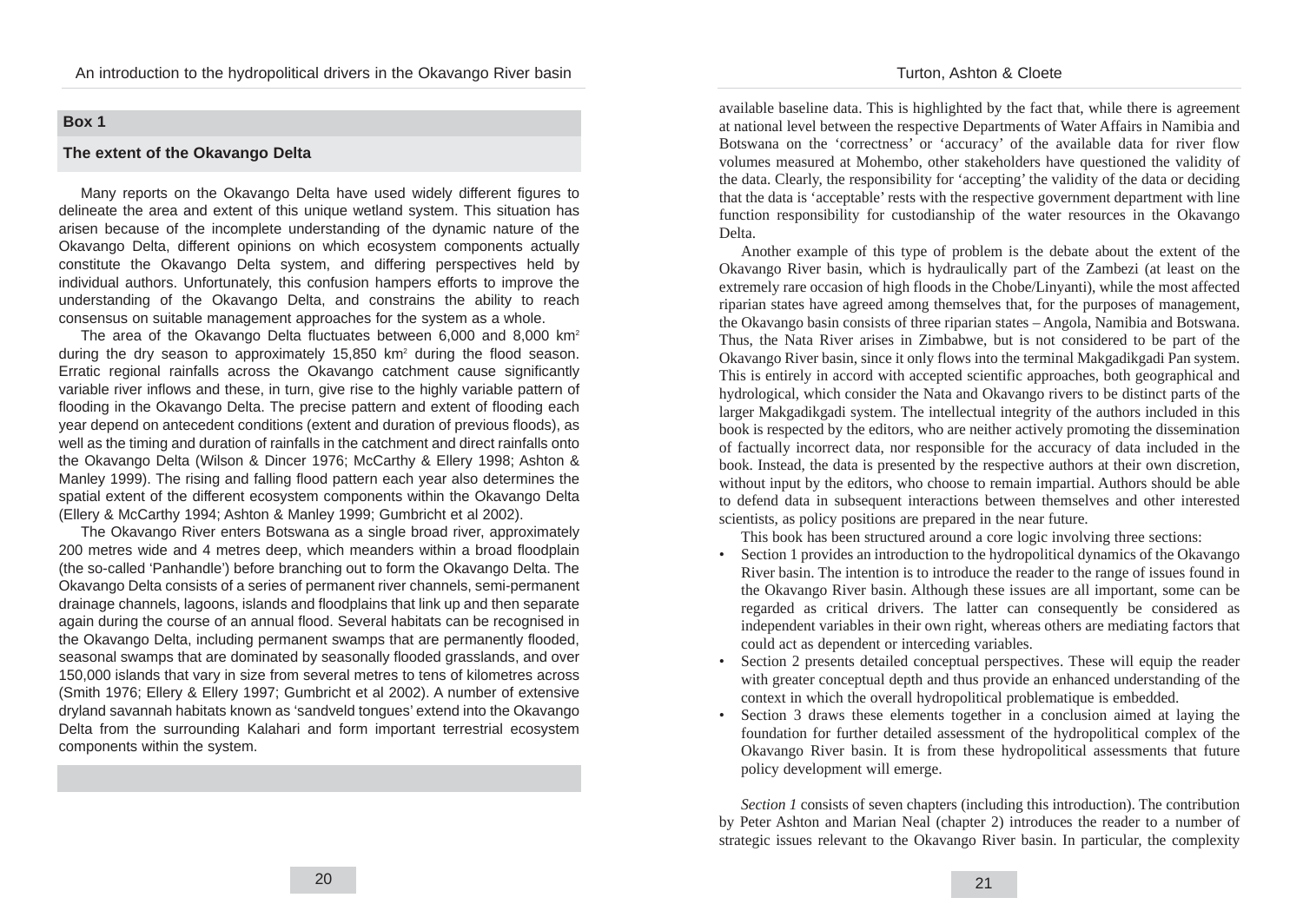surrounding the actual size and component parts of the basin is presented in an accessible manner. This issue is extremely important. Two of the criteria for agreement on water allocation in terms of the Helsinki Rules are the extent of the basin area in each riparian state, and the relative contribution to streamflow by each riparian state. One of the drivers of the overall hydropolitical process in the Okavango River basin is the extreme variability of streamflow, which is introduced in this chapter. The central role of sovereignty is also introduced, along with an analysis of key international legal principles and existing international treaties on water of which the respective riparian states are signatories. The central need to share data in terms of the Helsinki Rules is touched upon, and is further elaborated in the contribution by Anthony Turton (chapter 4). The major contribution of chapter 2 is the conceptualisation of the five strategic issue groups – external geographic characteristics, system characteristics, external groups, socioeconomic drivers and impacts, and the basin states themselves – showing how they impact on one another, and on the Okavango catchment, the Okavango Delta and the Makgadikgadi catchment. This will go a long way in assisting with the development of future policy options.

João Porto and Jenny Clover present an overview of the peace process in Angola in chapter 3. This is undoubtedly one of the great unknown aspects of the overall hydropolitical equation in the Okavango basin. The truth is that the Okavango Delta is still relatively pristine because the civil war has prevented the development of hydraulic infrastructure in the upper reaches of the basin. Details of the peace process are analysed, and the conclusion is made that a return to war is highly unlikely. Several pressing needs are highlighted, among them the relocation of internally displaced people in time to plant the next crop and thus avert a humanitarian crisis, as well as the disarmament of belligerents and their integration into the economy.

The contribution by Anthony Turton (chapter 4) focuses on the need to share data as an element of the desecuritisation of water resource management. This chapter deals conceptually with two forms of peace – negative peace and positive peace – and two forms of security – supply security and national security. These are all key drivers of the hydropolitical process in the Okavango River basin. A model is developed that links the four concepts. The problematique of potential securitisation is identified within the context of a hydropolitical complex, which was presented earlier in this introductory chapter as the first hypothesis. The role of data is analysed in the context of institutional development, where it is shown that two distinct elements are necessary. The first is the capacity to generate data, whereas the second is the capacity to legitimise such data and the methodologies used to interpret it, as critical elements in institutionalising the conflict potential and building sustainable and harmonious cooperation between the various riparian states. This is highly relevant to the third hypothesis that has suggested that potential conflict is mitigated by the availability of a wide range of viable policy options. Without the capacity to collect, process, interpret and accept data, the capacity to generate viable policy options within OKACOM will remain absent.

The three riparian states, in a joint chapter, present the OKACOM perspective, along with a brief history of the organisation (chapter 5). Isidro Pinheiro from the Angolan government, Piet Heyns from the Namibian government and Gabaake Gabaake from the Botswana government are the authors of this chapter. It provides an insight into the Okavango River basin from the perspective of each of the riparian states, as well as some detail of the proposed pipeline in Namibia. As far as can be ascertained, this is the first time that OKACOM has written a combined document of this nature that reflects a common vision.

The chapter by Larry Swatuk provides a philosophical approach to the management of the Okavango Delta as a Ramsar wetland (chapter 6). The focus on the delta highlights the need to manage the Okavango River basin as a whole if the management of the delta is to be successful. It also builds on the notion of variability that Ashton and Neal introduced in chapter 2. Swatuk laments the fact that national interest and state sovereignty are factors in the hydropolitics of the Okavango River basin, as they are seen as problems rather than solutions. This is broadly consistent with the work by Turton (1999; 2002a) and Wolf (2002a), opening up the prospect for the examination of the potential for policy coordination as opposed to policy integration in future.

Ruud Jansen and Masego Madzwemuse present details of recent research by the IUCN into the evolution of a management plan for the Okavango Delta in chapter 7. This plan has been the subject of wide consultation to date and is in a relatively advanced stage of development. The critical need to harmonise the Okavango Delta Management Plan with the Okavango Basin Management Plan is introduced for consideration as a future focus of policy development.

*Section 2* is structured around chapters that deal with conceptual perspectives, in an attempt to contextualise fundamental processes occurring in the Okavango River basin within a more conceptually sophisticated discourse. The contribution by Alan Nicol (chapter 8) draws comparisons between the Okavango and Nile river basins, highlighting similarities and differences. One of the key elements that is identified is the aspect of scale, in particular, the relative complexity that occurs at higher levels of scale, in keeping with the expanded definition of hydropolitics presented as the second hypothesis. The central issue of water and development is introduced and contextualised for both basins, and the need for effective institutional development is highlighted in support of the third hypothesis.

Given the fact that the Okavango River basin is an endoreic system – one of only a few in the region – the unique aspects of such ecosystems are introduced in chapter 9 by Mary Seeley, Judith Henderson, Piet Heyns, Peter Jacobson, Tufikifa Nakale, Komeine Nantanga and Klaudia Schachtschneider. The reader is introduced to some of the unusual environmental aspects of such systems, and their uniqueness in terms of management approaches. This is one of the aspects that makes the transfer of knowledge from other river systems largely irrelevant, particularly in the case of the Okavango River basin. Finally, the importance of ephemeral and endoreic river systems in terms of maintaining socioeconomic activities is discussed.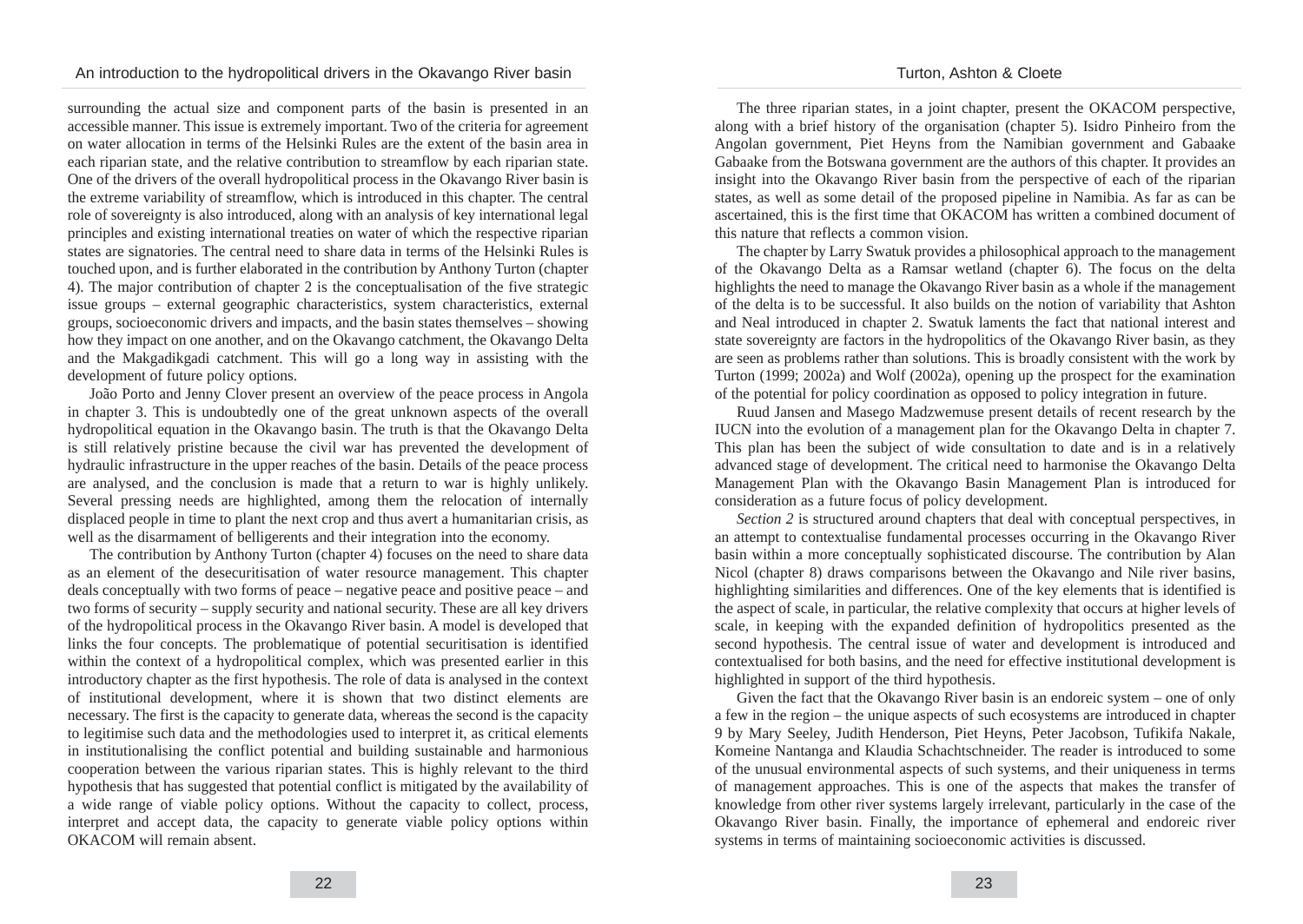The management of transboundary river basins is impossible without a legal instrument. Chapter 10 by Laurence Boisson de Chazournes deals with the development of the United Nations Convention on the Law of Non-Navigational Uses of International Watercourses. The building blocks provided by legal concepts included in the convention are analysed in some detail, in an attempt to provide the layperson with sufficient knowledge of these important elements of hydropolitics.

The initial definition of problems determines the way in which solutions are developed. In this respect, Anton Earle introduces the conceptual distinction between 'watersheds' and 'problemsheds' (chapter 11). Water scarcity is at best a localised issue, as there is a relative abundance of water at the global level. The strategic significance of groundwater is analysed, as it relates to the international trade in wheat and other cereals. The trade in 'virtual water' (Allan 1998; 1999; 2000; 2002) has made an important contribution in preventing the once confidently predicted water wars (Cooley 1984; Cowell 1990; Starr 1991; Bullock & Darwish 1993; Gleick 1994; De Villiers 1999) from actually taking place (Homer-Dixon 1999; Turton 2000).

Central to the long-term sustainable management of transboundary rivers is good governance and sound policy. Bastien Affeltranger and Alexander Otte analyse some of the key elements of policy and governance, making a clear conceptual distinction between the two (chapter 12). The important aspect of public participation is introduced to the reader, and some of its methodological challenges are discussed.

A thorny issue in any future basin-wide management plan for the Okavango River basin would involve the complex task of determining instream flow requirements for various management regimes along different reaches of the river. This will become a cornerstone in any future management plan, and Heather MacKay and Brian Moloi unpack some of the key elements of this process in chapter 13. Some methodologies are discussed along with the overall relevance of instream flow requirements to policy-making. The implementation of instream flow requirements parameters is questioned, an issue that is taken up by Petrus Brynard in chapter 14. Brynard's work focuses on the *process* of policy-making, as it would apply to the Okavango River basin, rather than the *content* of such policy. A key issue that is highlighted is the problem of implementation. Yet, before criteria for instream flow requirements can be factored into policy options, there is a critical need to manage and interrogate data. Craig Schultz discusses some decision support tools that can be of use to OKACOM by presenting some well-known and locally used methodologies in chapter 15. These three chapters together are critically important because they deal with the complex issue of assessing the outcome of the authoritative allocation of values in society with respect to water, and are thus a central component of hydropolitics as defined in the second hypothesis. The issue revolves around the questions by whose authority an allocation is made; what values are used in making these allocations; and under whose authority these allocations will be implemented and enforced. Virtually all documented hydropolitical conflict has these aspects as central components.

*Section 3* draws together the deliberations of experts in the previous two sections and lays the foundations for a subsequent and more detailed assessment of the hydropolitical dynamics of the Okavango River basin. In chapter 16, Anthony Turton, Peter Ashton and Eugene Cloete present a set of key elements. These elements are the fundamental drivers of the hydropolitical process, while interceding variables act on these drivers to result in different possible outcomes. An understanding of these elements is needed to embark upon policy development for the Okavango River basin, taking cognisance of the third hypothesis and, in particular, focusing on the two critical conflict or cooperation threshold points presented in figure 2.

## **Conclusion**

This book does not intend to be a definitive tome on the hydropolitical dynamics of the Okavango River basin. Instead, it seeks to capture the essential elements of the hydropolitical process as they relate to the Okavango River basin in an attempt to start off on the long road to more complete knowledge. This book is an attempt to present a point of departure and to chronicle the commencement of a long journey, rather than a descriptive analysis of a final destination. In order to develop conceptual clarity and to foster scientific analysis, three hypotheses were presented in this chapter to assist the reader in analysing the complexity that is evident in the Okavango River basin. These are as follows:

- The first hypothesis relates to the existence of a hydropolitical complex in Southern Africa (presented in figure 1). This is an important interceding variable in the overall Southern African regional security complex as initially defined by Buzan (1991:210). The close proximity of so-called pivotal states in the SADC region – South Africa, Botswana, Namibia and to a lesser extent Zimbabwe – that are all economically developed, but highly water-stressed, leads to the reasonable conclusion that water scarcity can become a limiting factor to their future economic growth potential. As such, access to water in transboundary river basins can become either an element of potential conflict – and thus a potential security concern for each riparian state; or a catalyst for potential peace – and thus a fundamental driver of integration within SADC.
- The second hypothesis relates to a new and expanded definition of hydropolitics based on the unique circumstances of the SADC region. This sees hydropolitics as the systematic study of the authoritative allocation of values in society with respect to water (Turton 2002c), with the elements of both scale and range becoming relevant. These are certainly applicable to the hydropolitics of the Okavango River basin, particularly when trying to develop policy options that address the two critical conflict or cooperation threshold points that form part of the third hypothesis (figure 2).
- The third hypothesis relates to the apparent inverse relationship between conflict potential and scale as noted by Wolf (1998; 2002b), and to the apparent non-linear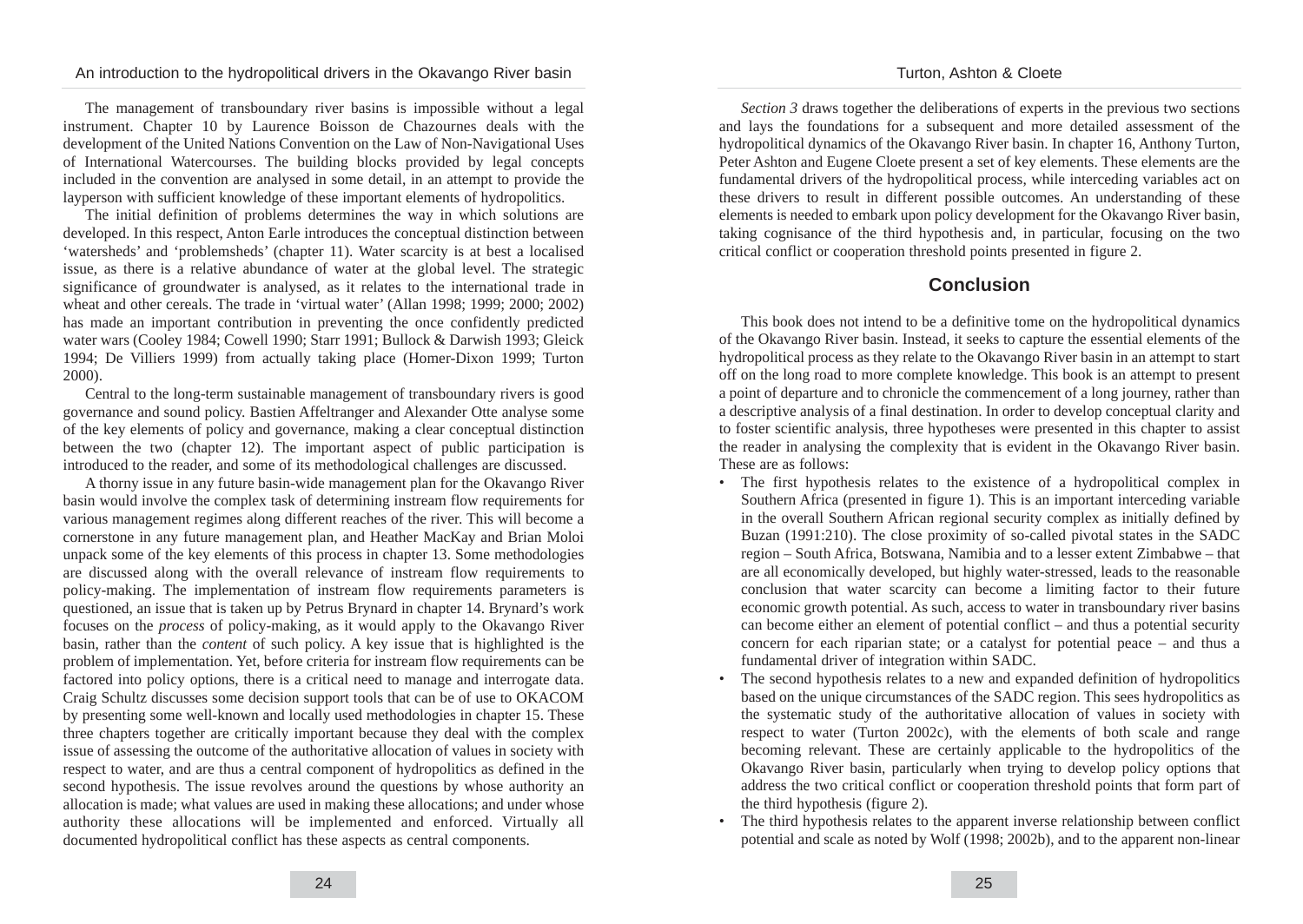relationship between conflict potential and the range of viable policy options (figure 2). Emerging from this as yet untested model is the existence of two critical conflict or cooperation threshold points. The fundamental elements of this hypothesis will need to be unravelled by the readers as they work their way through the respective chapters of this book. The editors will attempt to make some comments based on their observations of this case study material through the conceptual lens provided by the third hypothesis, in an effort to contribute to the debate of policy-related aspects in the near future.

# **Acknowledgements**

This book would never have been possible without the unselfish work that was done by all of the authors, who rose to the occasion at relatively short notice and provided a range of excellent papers for presentation at the *Water for peace Okavango pilot project* workshop that was held in Maun from 9-11 September 2002. Neither the workshop nor the book would have been possible without the donors, whose commitment to the development of knowledge around the integrated management of transboundary rivers was manifested in a financial grant. The original donor source, the Royal Dutch Foreign Ministry, was financially augmented by the Swedish Foreign Ministry, with funding channelled through Green Cross International in Geneva. The support of Sir Ketumile Masire, the former president of Botswana, is gratefully acknowledged. The high level of commitment shown by the commissioners in OKACOM is greatly appreciated – all are extremely busy people, yet all managed to find the time to support the project. Euníce Reyneke added considerable value to the original text with language editing, design and layout of the final publication. Finally, the roles played by Anton Earle as the *Water for peace Okavango pilot project* manager, and Karien Earle who recorded the discussions and drafted the proceedings of the Maun workshop, are also gratefully acknowledged. While these individuals are recognised, the editors alone accept responsibility for the comments, interpretations and suggestions made in the introduction and conclusion of this book.

# **References**

- Allan, J A. 1998. Virtual water: A strategic resource Global solutions to regional deficits. *Ground Water* 364:545-546.
- Allan, J A. 1999. Avoiding war over natural resources. In Fleming, S (ed). *War and water.* Geneva: ICRC. <www.icrc.org>.
- Allan, J A. 2000. *The Middle East water question: Hydropolitics and the global economy.* London: IB Tauris.
- Allan, J A. 2002. Water resources in semi-arid regions: Real deficits and economically invisible and politically silent solutions. In Turton, A R & Henwood, R (eds). *Hydropolitics in the developing world: A Southern African perspective.* Pretoria: African Water Issues Research Unit (AWIRU).
- Ashton, P J. 2000a. Potential environmental impacts associated with the proposed abstraction of water from the Okavango River in Namibia. *African Journal of Aquatic Science* 25:175- 182.
- Ashton, P J. 2000b. Water security for multi-national river basin states: The special case of the Okavango River. In Falkenmark, M & Lundqvist, J (eds). *2000 SIWI seminar: Water security for multi-national river basin states – Opportunity for development*. Stockholm: Swedish International Water Institute.
- Ashton, P J. 2002. The search for an equitable basis for water sharing in the Okavango River basin. In Nakayama, M (ed). *International waters in Southern Africa*. Tokyo: United Nations University Press.
- Ashton, P J & Manley, R E. 1999. Potential hydrological implications of water abstraction from the Okavango River in Namibia. *Proceedings of the Ninth South African Hydrological Symposium*. Stellenbosch: University of Stellenbosch.
- Blanchon, D. 2001. Les nouveaux enjeux geopolitiques de l'eau en Afrique Australe. *Herodote revue de geographie et de geopolitique* 102:113-137.
- Borchert, G. 1987. *Zambezi-aqueduct.* Hamburg: Institute of Geography and Economic Geography, University of Hamburg.
- Borchert, G & Kemp, S. 1985. A Zambezi aqueduct. *SCOPE/UNEP Sonderband Heft* 58:443- 457.
- Bulloch, J & Darwish, A (eds). 1993. *Water wars: Coming conflicts in the Middle East*. London: Victor Gollancz.
- Buzan, B. 1991. *People, states and fear: An agenda for international security studies in the post-Cold War era.* London: Harvester Wheatsheaf.
- Buzan, B, Waever, O & De Wilde, J. 1998. *Security: A new framework for analysis*. London: Lynne Rienner.
- Carter, C A. 1965. Basutoland as a source of water for the Vaal basin. *The Civil Engineer in South Africa* 7(10):217-228.
- Cooley, J K. 1984. War over water. *Foreign Policy* 54:3-26.
- Cowell, A. 1990. Now a stream: Later, maybe, a water war? *New York Times*, 7 February.
- CSIR. 1997. *An assessment of the potential downstream impacts in Namibia and Botswana of the Okavango River-Grootfontein pipeline link to the Eastern National Water Carrier in Namibia: Initial environmental evaluation report*. Contract Report to Water Transfer Consultants, Windhoek, Namibia. report no ENV/P/C 97120. Pretoria: Division of Water, Environment and Forestry Technology, CSIR.
- Curtin. F. 2001. Sovereignty panel: Conference report. *Water Policy* 3:149-151.
- De Villiers, M. 1999. *Water wars: Is the world's water running out?* London: Weidenfeld & Nicolson.
- *Electronic Mail & Guardian*. 1997. Namibia relations get frostier with Botswana over Okavango. 28 January.
- Ellery, K & Ellery, W. 1997. *Plants of the Okavango Delta: A field guide.* Durban: Tsaro Publishers.
- Ellery, W N & McCarthy, T S. 1994. Principles for the sustainable utilization of the Okavango Delta ecosystem, Botswana. *Biological Conservation* 70:159-168.
- Gleick, P H. 1994. Water wars and peace in the Middle East. *Policy Analysis* 36(4).
- Green Cross International. 2000a. *National sovereignty and international watercourses*. Geneva: Green Cross International.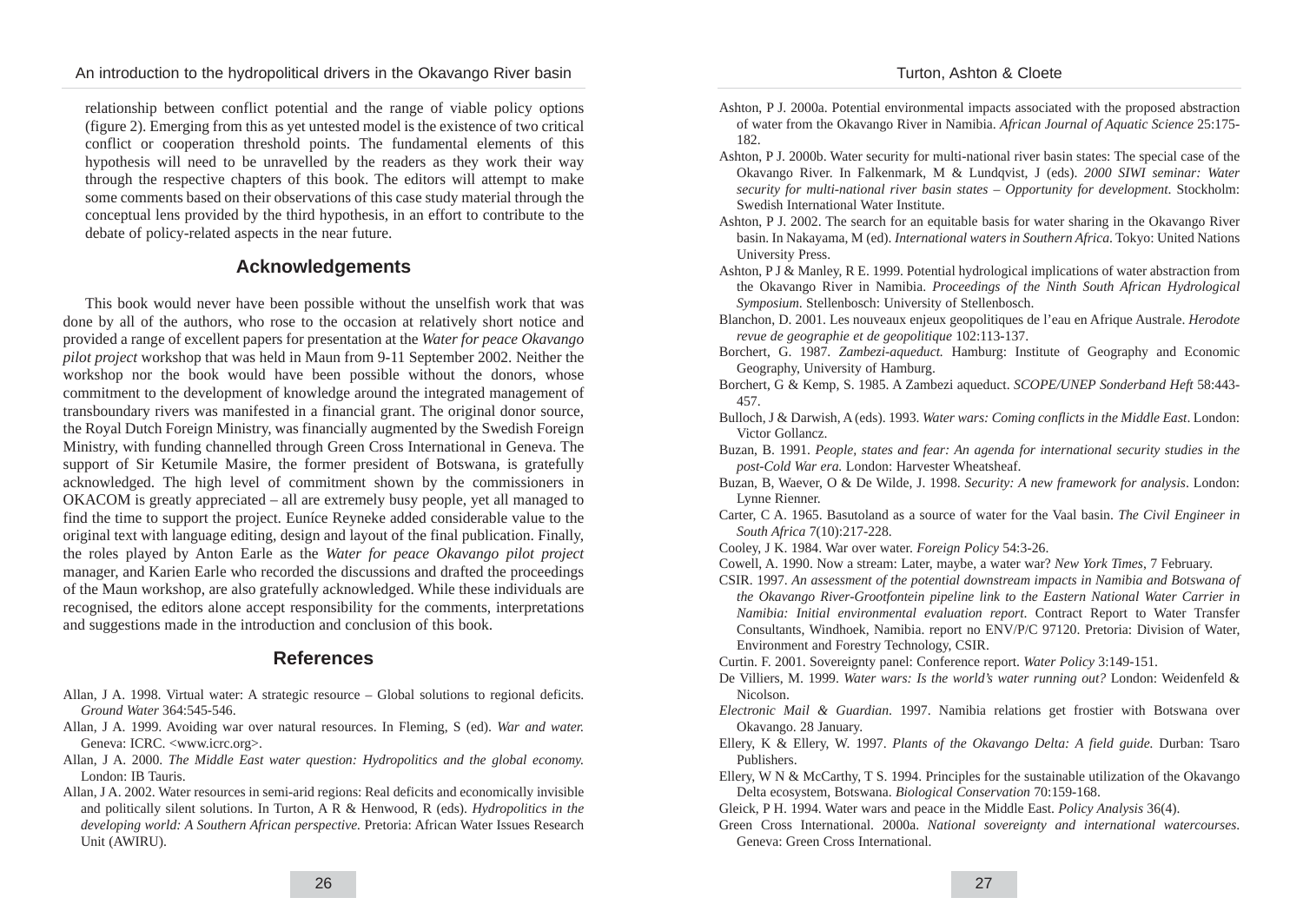- Green Cross International. 2000b. *Water for peace in the Middle East and Southern Africa*. Geneva: Green Cross International.
- Green Cross International. 2001. *Water for peace: An international project aimed at the prevention of conflicts and promotion of cooperation over water resources in six international river basins*. Geneva: Green Cross International and UNESCO.
- Gumbricht, T, Wolski, P, Frost, P & McCarthy, T S. 2002. Forecasting the spatial extent of the annual flood in the Okavango Delta, Botswana. *Journal of Hydrology* (submitted for publication).
- Heinzen, B. 2001. Water for peace in the Middle East: Conference report. *Water Policy* 3:153- 154.
- Heyns, P. 2002. Interbasin transfer of water between SADC countries: A development challenge for the future. In Turton, A R & Henwood, R (eds). *Hydropolitics in the developing world: A Southern African perspective.* Pretoria: African Water Issues Research Unit (AWIRU).
- Homer-Dixon, T F. 1999. The myth of global water wars. In Fleming, S (ed)*. War and water.* Geneva: ICRC. <www.icrc.org)>.
- James, L H. 1980. Total water strategy needed for the Vaal Triangle: Meeting the challenge of the eighties. *Construction in Southern Africa*, May:103-111.
- McCarthy, T S & Ellery, W N. 1998. The Okavango Delta. *Transactions of the Royal Society of South Africa* 53(2):157-182.
- Midgley, D C. 1987. Inter-state water links for the future*. The South African Academy of Science and Arts symposium on water for survival*. Pretoria: South African Academy of Science and Arts.
- Ninham Shand. 1956. *Report on the regional development of the water resources of Basutoland.* Report commissioned for the government of Basutoland by the director of Public Works under terms of reference 1290/W30 dated 11 October 1955. Cape Town: Ninham Shand.
- Ohlsson, L. 1999. *Environment, scarcity and conflict: A study of Malthusian concerns*. Göteborg: Department of Peace and Development Research, University of Göteborg.
- Ohlsson, L & Turton, A R. 1999. The turning of a screw. Paper presented at the *9th Stockholm water symposium on urban stability through integrated water-related management*, Stockholm International Water Institute (SIWI), Sweden, 9-12 August. Available as MEWREW Occasional Paper no 19 at <www.soas.ac.uk/Geography/WaterIssues/ OccasionalPapers/home.html> and <www.up.ac.za/academic/libarts/polsci/awiru>.
- Pearce, F. 1993. Botswana: Enclosing for beef. *Ecologist* 23(1):25-29.
- Ramberg, L. 1997. A pipeline from the Okavango River? *Ambio* 26(2):129.
- Scudder, T, Manley, R E, Coley, R W, Davis, R K, Green, J, Howard, G W, Lawry, S W, Martz, P P, Rogers, P P, Taylor, A R D, Turner, S D, White, G F & Wright, E P. 1993. *The IUCN review of the Southern Okavango Integrated Water Development Project*. Gland: IUCN Communications Division.
- Schulz, M. 1995. Turkey, Syria and Iraq: A hydropolitical security complex. In Ohlsson, L (ed). *Hydropolitics: Conflicts over water as a development constraint*. London: Zed Books.
- Smith, P A. 1976. An outline of the vegetation of the Okavango drainage system. Symposium on the Okavango Delta and its future utilization. *Proceedings: Symposium on the Okavango Delta and its future utilization*. Gaborone: Botswana Society.Starr, R. 1991. Water wars. *Foreign Policy* 82:17-36.
- Treaty. 1994. *Agreement between the governments of the Republic of Angola, the Republic of Botswana and the Republic of Namibia on the establishment of a permanent Okavango*

*River Basin Water Commission (OKACOM)*. Signatory document, signed by representatives of the three governments. Windhoek, 15 September.

- Treaty. 2000. *Agreement between the governments of the Republic of Botswana, the Kingdom of Lesotho, the Republic of Namibia, and the Republic of South Africa on the establishment of the Orange-Senqu River Commission*. Signatory document, signed by representatives of the four governments. Windhoek, 3 November.
- Trolldalen, J M. 1992. International river systems. In *International environmental conflict resolution: The role of the United Nations*. Washington, DC: World Foundation for Environment and Development. Reprinted in Wolf, A T (ed). 2002. *Conflict prevention and resolution in water systems.* Cheltenham: Edward Elgar.
- Turton, A R. 1999. *Water and state sovereignty: The hydropolitical challenge for states in arid regions.* MEWREW Occasional Paper no 5. Water Issues Study Group, School of Oriental and African Studies (SOAS), University of London and Water Africa '99 Conference, 30 May – 1 June 1999, Cairo, Egypt. <www.soas.ac.uk/Geography/WaterIssues/Occasional Papers/home.html>.
- Turton, A R. 2000. Water wars in Southern Africa: Challenging conventional wisdom. In Solomon, H & Turton, A R (eds). *Water wars: An enduring myth or impending reality?* African Dialogue Monograph no 2. Durban: Accord.
- Turton, A R. 2001a. Hydropolitics and security complex theory: An African perspective. Paper presented at the *4th Pan-European international relations conference,* University of Kent, Canterbury, United Kingdom, 8-10 September.
- Turton, A R. 2001b. Water for peace in Southern Africa: Conference report. *Water Policy* 3:155- 157.
- Turton, A R. 2002a. Water and state sovereignty: The hydropolitical challenge for states in arid regions. In Wolf, A T (ed). *Conflict prevention and resolution in water systems.* Cheltenham: Edward Elgar.
- Turton, A R. 2002b. *The political aspects of institutional development in the water sector: South Africa and its international river basins*. Draft D.Phil. thesis, Department of Political Science, University of Pretoria, Pretoria.
- Turton, A R. 2002c. Hydropolitics: The concept and its limitations. In Turton, A R & Henwood, R (eds). *Hydropolitics in the developing world: A Southern African perspective.* Pretoria: African Water Issues Research Unit (AWIRU).
- Turton, A R. 2003a. The evolution of water management institutions in selected Southern African international river basins. In Tortajada, C, Unver, O & Biswas, A K (eds). *Water and regional development*. London: Oxford University Press.
- Turton, A R. 2003b. An introduction to the hydropolitical dynamics of the Orange River basin. In Nakayama, M (ed). *International waters in Southern Africa.* Tokyo: United Nations University Press.
- Turton, A R. 2003c. *Environmental security: A Southern African perspective on transboundary water resource management.* Environmental change and security project report 9. Washington DC: Woodrow Wilson Center.
- Turton, A R & Ohlsson, L. 1999. Water scarcity and social adaptive capacity: Towards an understanding of the social dynamics of managing water scarcity in developing countries. Paper presented at the *9th Stockholm water symposium on urban stability through integrated water-related management*, Stockholm International Water Institute (SIWI), Sweden, 9-12 August. Available as MEWREW Occasional Paper no 18 at <www.soas.ac.uk/Geography/